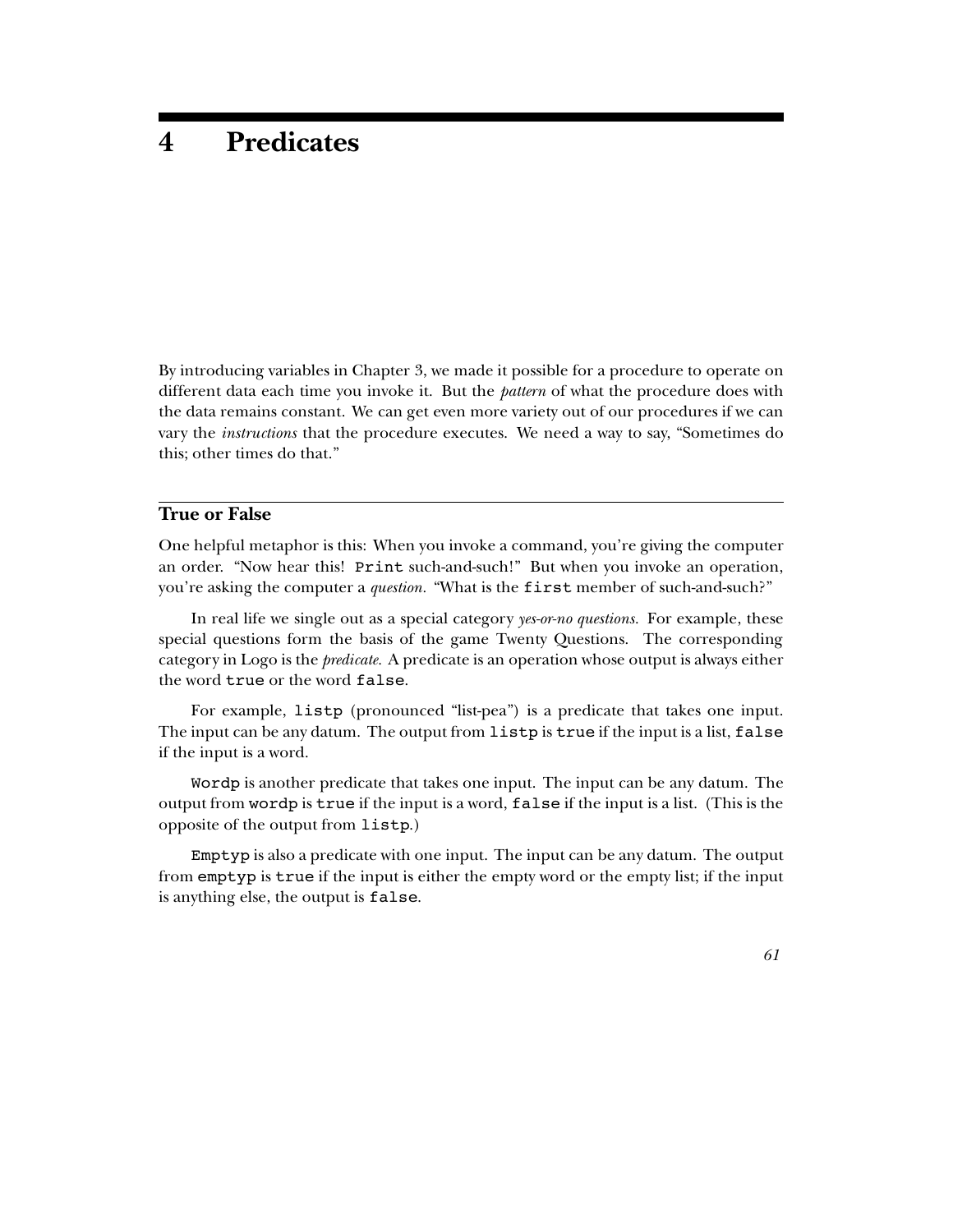You'll have noticed by now that predicates tend to have names ending in the letter  ${\tt p}.$ This is not quite a universal rule, but almost. It's a good idea to follow the same convention in naming your own predicates.\*

As I'm describing primitive predicates, you might want to try them out on the computer. You can do experiments like this:

```
?
print wordp "hello
true
?
print wordp [hello]
false
?
print emptyp []
true
?
print emptyp 0
false
```
Of course, most of the time you won't actually want to print the output from a predicate. You'llsee in a few moments how we can use a predicate to control the instructions carried out in a procedure.

But first here are a few more primitive predicates. Numberp takes one input, which can be any datum. The output from numberp is true if the input is a number, false otherwise.

Equalp takes two inputs, each of which can be any datum. The output from  $\verb|equal|p$ is <code>true</code> if the two inputs are identical or if they're both numbers and they're numerically equal. That is, 3 and 3.0 are numerically equal even though they're not identical words. A list is never equal to a word.

```
?
print equalp 3 3.0
true
?
print equalp "hello [hello]
false
?
print equalp "hello first [hello]
true
?
print equalp " []
false
?
print equalp [] butfirst [hello]
true
```
p. For example, you may see list? instead of listp. Berkeley Logo accepts either form, but I prefer the **p** version. \* Many versions of Logo use a question mark at the end of names of predicates, instead of a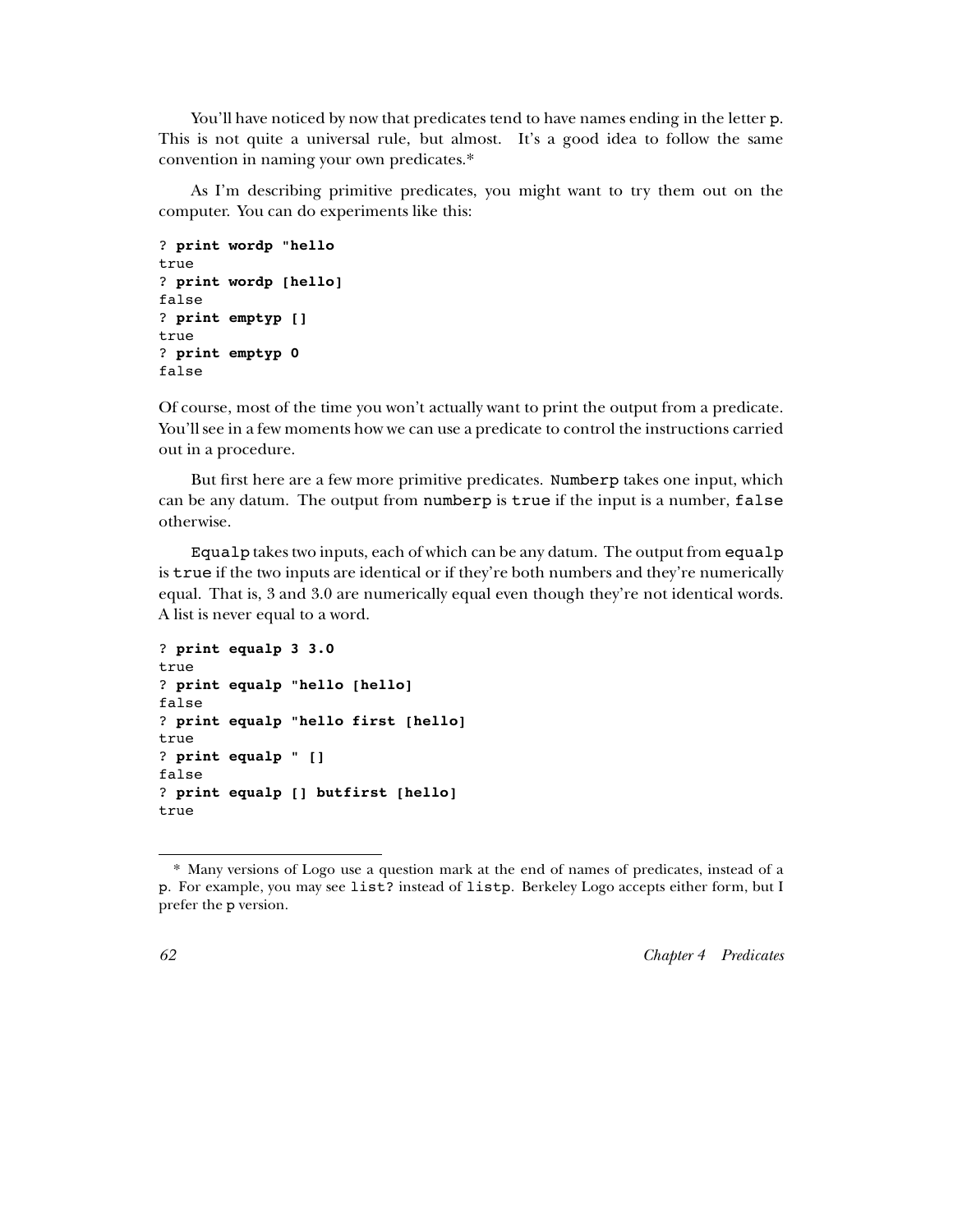The equal sign  $( = )$  can be used as an  $\mathit{infix}$  equivalent of  $\texttt{equalp}:$ 

```
?
print "hello = first [hello]
true
?
print 2 = 3
false
```
As I mentioned in Chapter 2, if you use infix operations you have to be careful about what is grouped with what. It varies between versions of Logo. Here is an example I tried in Berkeley Logo:

? **print first [hello] = "hello** f

same answer f. But here is the *same* example in Logowriter: Among current commercial implementations, Object Logo and Microworlds give the

? **print first [hello] = "hello** true

You can avoid confusion by using parentheses. The following instructions work reliably in any Logo:

```
?
print (first [hello]) = "hello
true
?
print first ([hello] = "hello)
f
```
Memberp is a predicate with two inputs. If the second input is a list, then the first can The output from memberp is true if the first input is a member of the second input. be any datum. If the second input is a word, then the first must be a one-character word.

```
?
print memberp "rain [the rain in Spain]
true
?
print memberp [the rain] [the rain in Spain]
false
?
print memberp [the rain] [[the rain] in Spain]
true
?
print memberp "e "please
true
?
print memberp "e "plain
false
```
*True or False 63*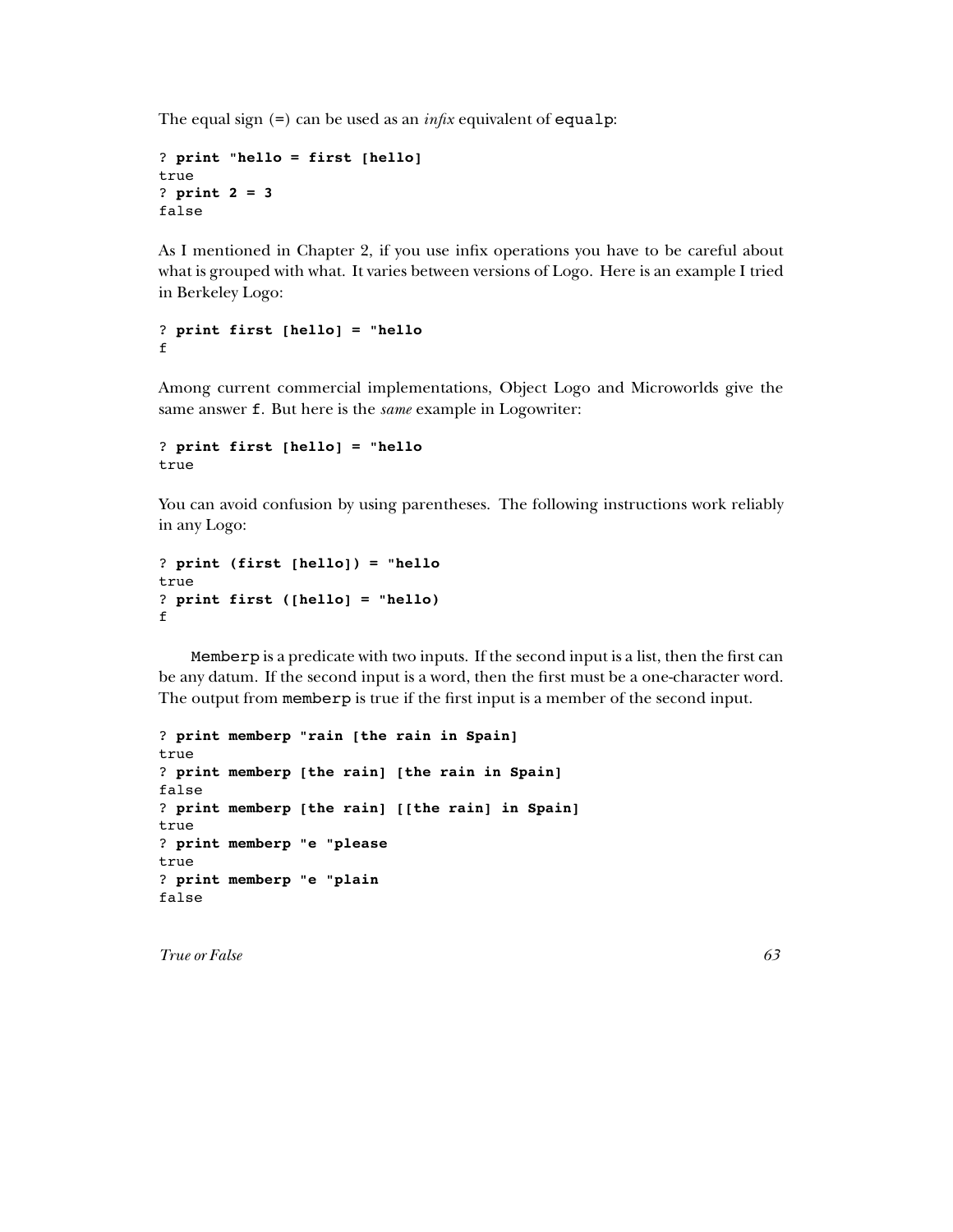Lessp and greaterp are predicates that take two inputs. Both inputs must be numbers. The output from lessp is true if the first input is numerically less than the second; the output from greaterp is true if the first is greater than the second. Otherwise the output is false. (In particular, both lessp and greaterp output false if the two inputs are equal.) The infix forms for lessp  $\langle \rangle$  and greaterp  $\langle \rangle$ are also allowed.

# **Defining Your Own Predicates**

Here are two examples of how you can create new predicates:

```
print vowelp "e
?
print vowelp "g
?
print oddp 5
?
print oddp 8
?
to vowelp :letter
output memberp :letter [a e i o u]
end
true
false
to oddp :number
output equalp (remainder :number 2) 1
end
true
false
```
#### **Conditional Evaluation**

The main use of predicates is to compute inputs to the primitive procedures if and ifelse. We'll get to ifelse in a while, but first we'll explore if.

If is a command with two inputs. The first input must be either the word true or the word false. The second input must be a list containing Logo instructions. If the first input is  $true$ , the effect of  $if$  is to evaluate the instructions in the second input. If the first input is false, if has no effect.

```
64 Chapter 4 Predicates
if equalp 2 1+1 [print "Yup.]
?
if equalp 3 2 [print "Nope.]
?
Yup.
?
```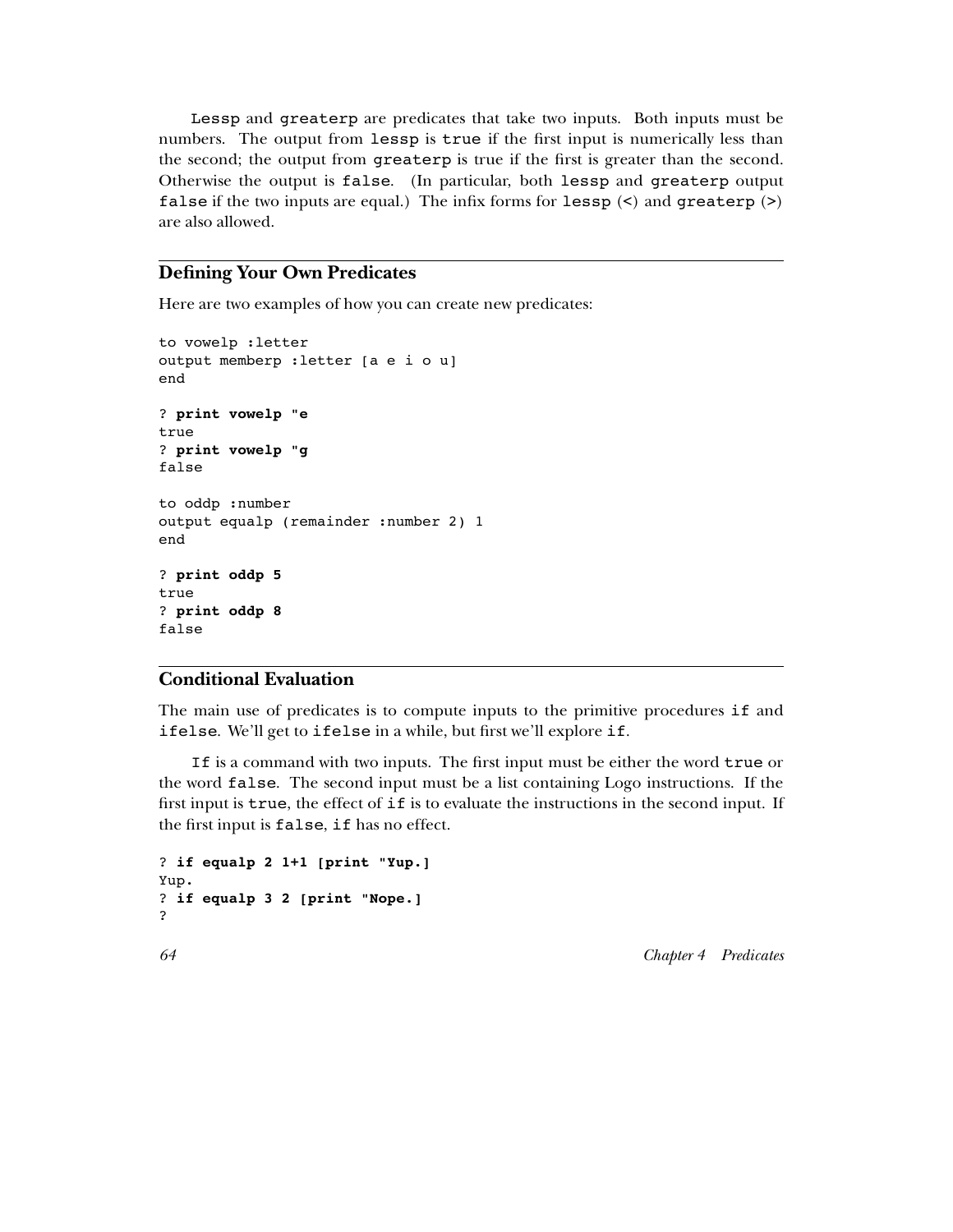Here is an example of how  $\mathtt{if}$  can be used in a procedure. This is an extension of the converse example in Chapter 3:

```
talk
?
George Washington
talk
?
John Paul Jones
to talk
local "name
print [Please type your full name.]
make "name readlist
print sentence [Your first name is] first :name
if (count : name) > 2 ~
   [print sentence [Your middle name is] first bf :name]
print sentence [Your last name is] last :name
end
Please type your full name.
Your first name is George
Your last name is Washington
Please type your full name.
Your first name is John
Your middle name is Paul
Your last name is Jones
```
Talk asks you to type your name and reads what you type into a list, which is remembered in the variable named name. Your first and last names are printed as in the earlier version. If the list : name contains more than two members, however, talk also prints the second member as your middle name. If : name contains only two members,  $\texttt{talk}$ assumes that you don't have a middle name.

☞ if Write a procedure of your own that asks a question and uses to find out something about the response.

You can use if to help in writing more interesting predicates.

```
to about.computersp :sentence
if memberp "computer :sentence [output "true]
if memberp "computers :sentence [output "true]
if memberp "programming :sentence [output "true]
output "false
end
```
*Conditional Evaluation 65*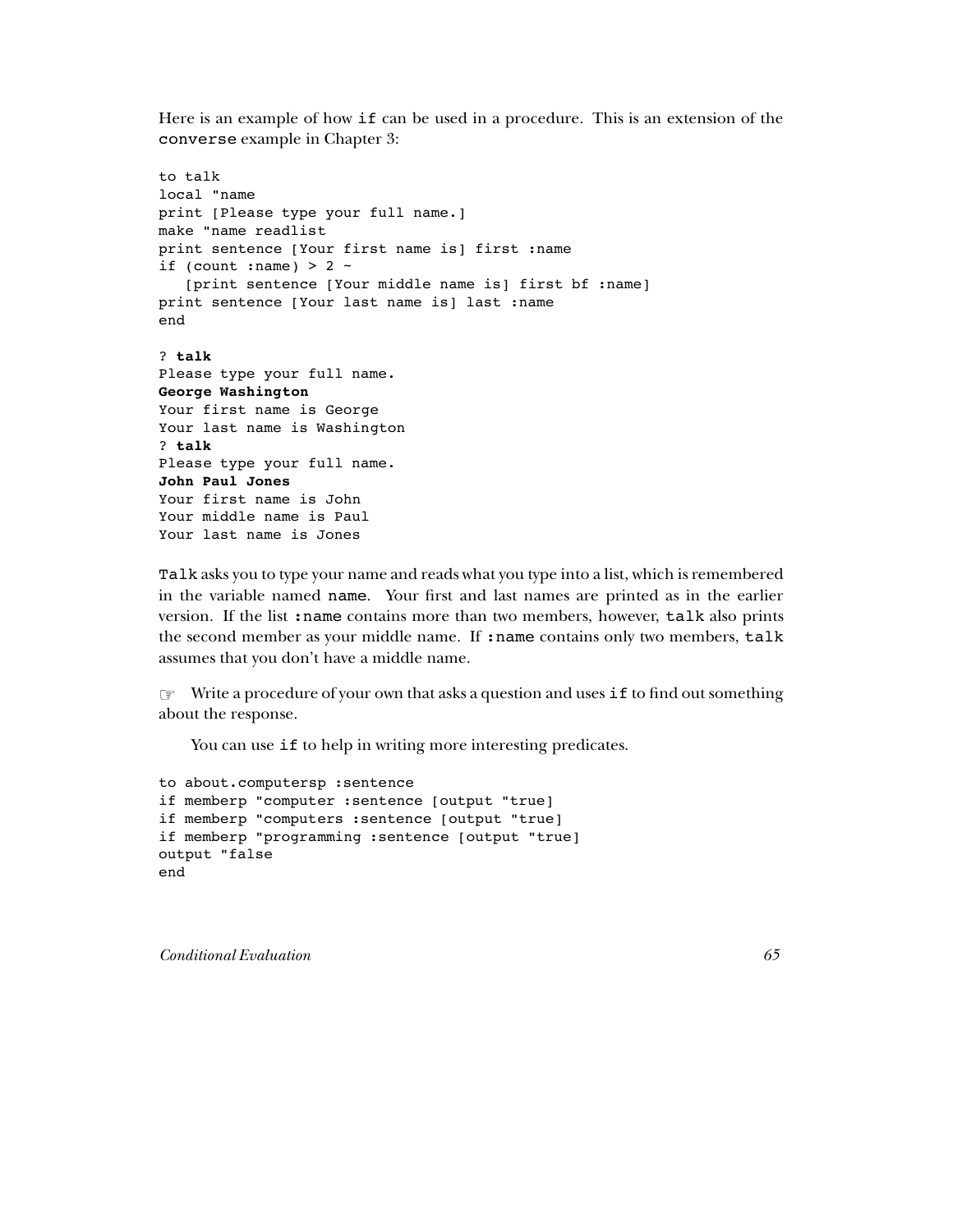```
?
print about.computersp [This book is about programming]
true
?
print about.computersp [I like ice cream]
false
?
```
This procedure illustrates something I didn't explain before about output: An output command finishes the evaluation of the procedure in which it occurs. For example, in  $about\text{-}computersp$ , if the input sentence contains the word  $computer$ , the first if evaluates the output instruction that is its second input. The procedure immediately outputs the word <code>true</code>. The remaining instructions are not evaluated at all.

☞ past.tensep true Write , which takes a word as input and outputs if the word ends in ed or if it's one of a list of exceptions, like saw and went.

☞ integerp true Write , which takes any Logo datum as input and outputs if and only if the datum is an integer (a number without a fraction part). Hint: a number with a fraction part will contain a decimal point.

#### **Choosing Between Alternatives**

More generally, we may want to carry out either of two sets of instructions, depending If gives the choice between carrying out some instructions and doing nothing at all. on the output from a predicate. The primitive procedure *ifelse* meets this need.\* Ifelse is an unusual primitive because it can be used either as a command or as an operation. We'll start with examples in which ifelse is used as a command.

Ifelse requires three inputs. The first input must be either the word true or the word false. The second and third inputs must be lists containing Logo instructions. If the first input is  $true$ , the effect of  $if$  is to evaluate the instructions in the second input. If the first input is false, the effect is to evaluate the instructions in the third input.

```
?
ifelse 4 = 2+2 [print "Yup.] [print "Nope.]
Yup.
?
ifelse 4 = 3+5 [print "Yup.] [print "Nope.]
Nope.
?
```
<sup>\*</sup> In some versions of Logo, the name if is used both for the two-input command discussed earlier and for the three-input one presented here.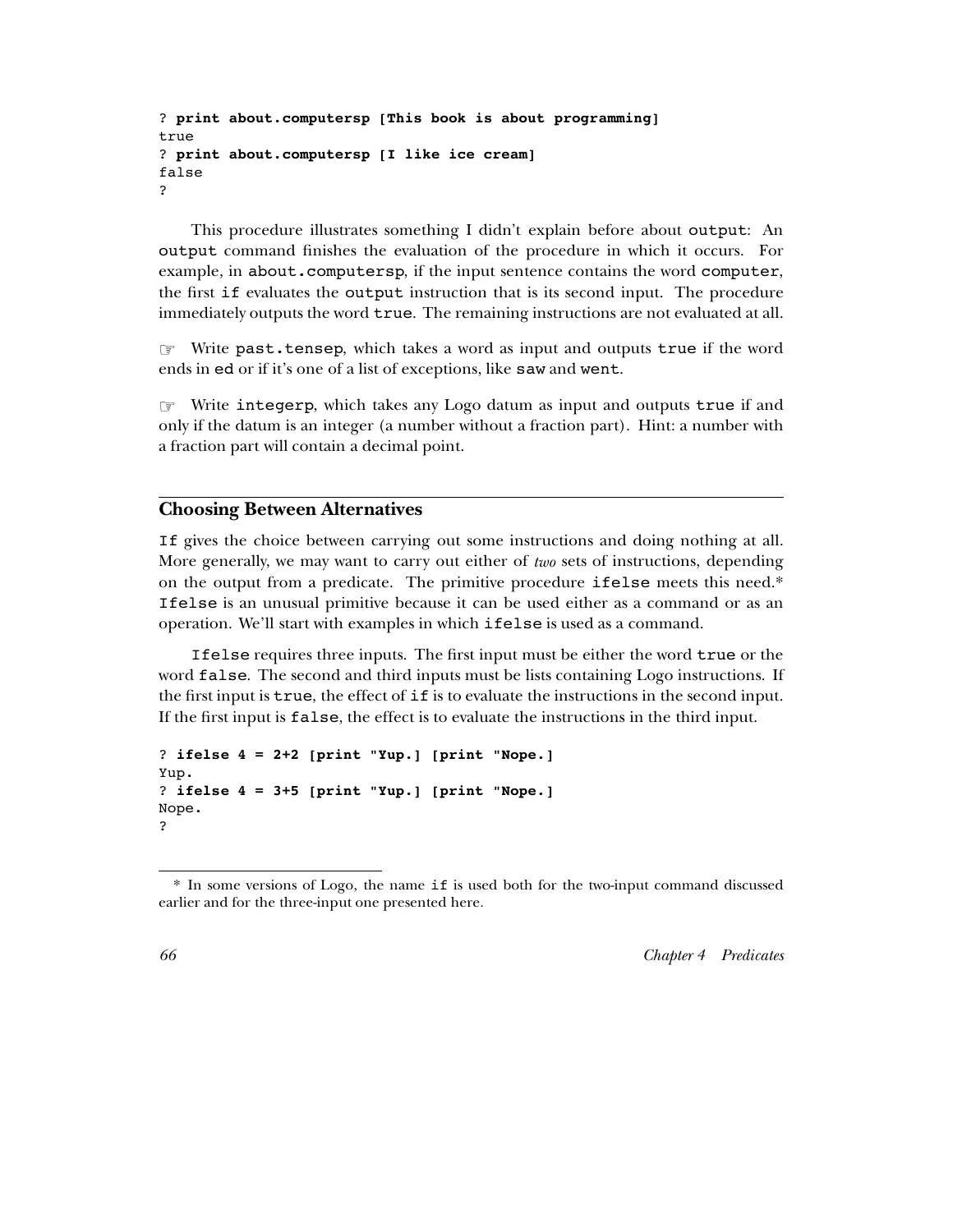Here is an example of a procedure using <code>ifelse</code>:

```
groupie
?
Frank Sinatra
groupie
?
Ray Davies
to groupie
local "name
print [Hi, who are you?]
make "name readlist
ifelse : name = [Ray Davies ] ~
     [print [May I have your autograph?]] ~
     [print sentence "Hi, first :name]
end
Hi, who are you?
Hi, Frank
Hi, who are you?
May I have your autograph?
```
☞ color Write an operation that takes as input a word representing a card, such as 10h for the ten of hearts. Its output should be the word red if the card is a heart or a diamond, or **black** if it's a spade or a club.

☞ Write a conversational program that asks the user's name and figures out how to address him or her. For example:

```
converse
?
Chris White
converse
?
Ms. Grace Slick
converse
?
J. Paul Getty
converse
?
Sigmund Freud, M.D.
Hi, what's your name?
Pleased to meet you, Chris.
Hi, what's your name?
Pleased to meet you, Ms. Slick.
Hi, what's your name?
Pleased to meet you, Paul.
Hi, what's your name?
```
Pleased to meet you, Dr. Freud.

*Choosing Between Alternatives 67*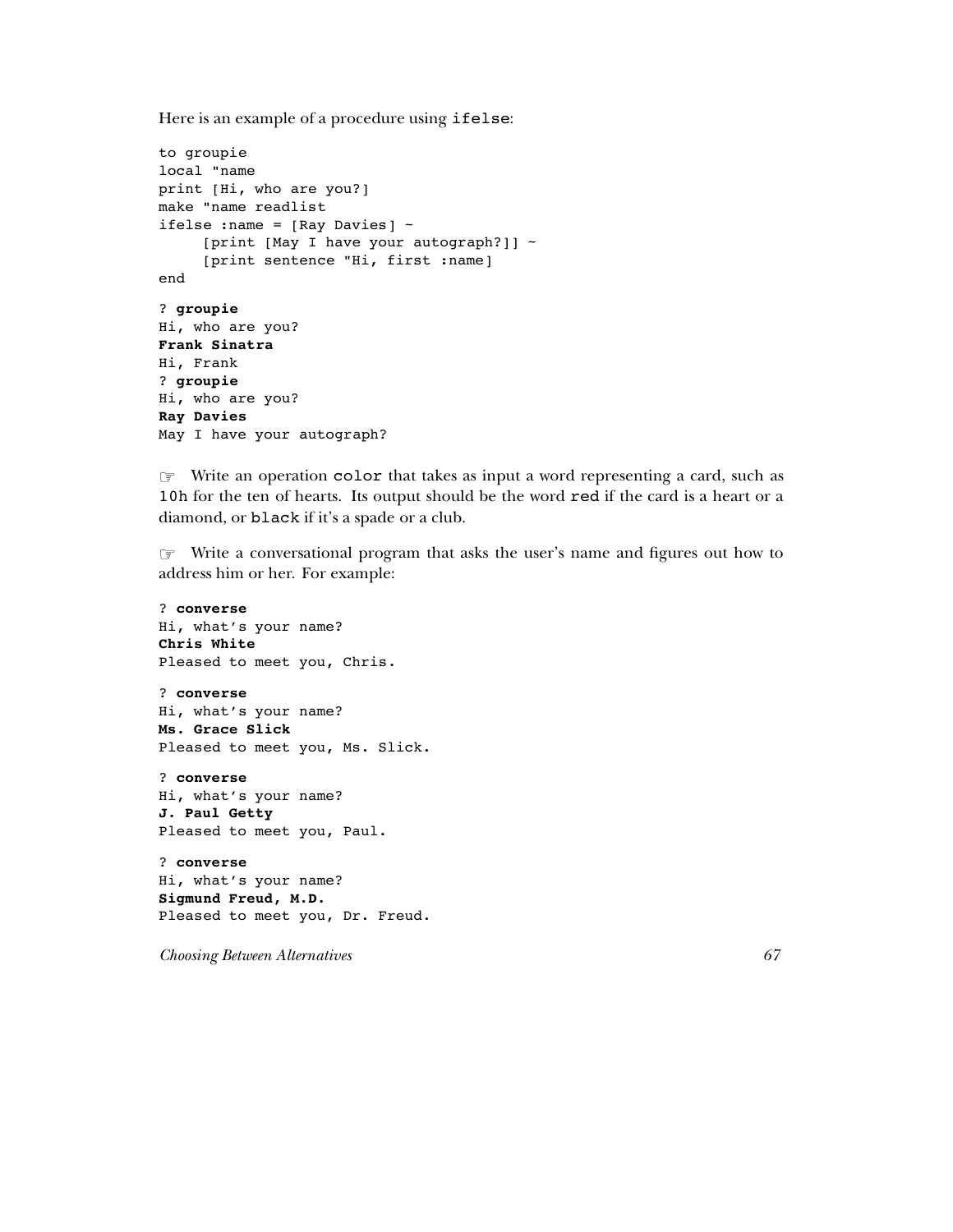**converse** ? **Mr. Lon Chaney, Jr.** Hi, what's your name? Pleased to meet you, Mr. Chaney.

What should the program say if it meets Queen Elizabeth II?

#### **Conditional Evaluation Another Way**

The use of ifelse in the groupie example above makes for a rather long instruction line. If you wanted to do several instructions in each case, rather than just one  $\texttt{print},$ the if line would become impossible to read. Logo provides another mechanism that is equivalent to the ifelse command but may be easier to read.

Test is a command that takes one input. The input must be either the word true or the word false. The effect of test is just to remember what its input was in a special automatically local to the procedure from which test is invoked. place. You can think of this place as a variable without a name. This special variable is

If true (abbreviation if t) is a command with one input. The input must be a list of Logo instructions. The effect of iftrue is to evaluate the instructions in its input only if the unnamed variable set by the most recent  $\texttt{test}$  command in the same procedure is true. It is an error to use iftrue without first using test.

Iffalse (abbreviation iff) is a command with one input, which must be an instruction list. The effect of **iffalse** is to evaluate the instructions only if the remembered result of the most recent test command is false.

Iftrue and iffalse can be invoked as many times as you like after a test. This allows you to break up a long sequence of conditionally evaluated instructions into several instruction lines:

```
to better.groupie
local "name
print [Hi, who are you?]
make "name readlist
test equalp :name [Ray Davies]
iftrue [print [Wow, can I have your autograph?]]
iftrue [print [And can I borrow a thousand dollars?]]
iffalse [print sentence [Oh, hello,] first :name]
end
```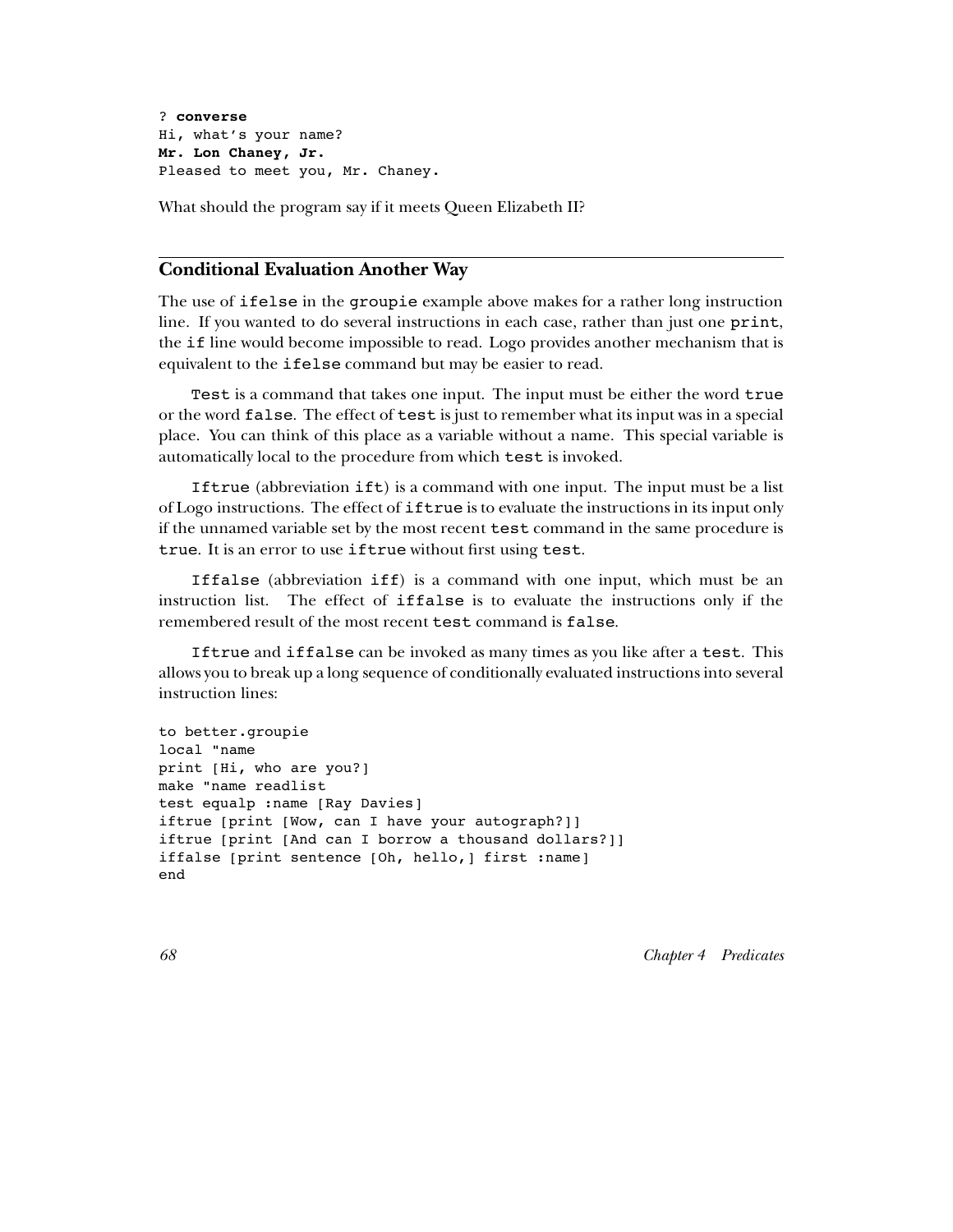#### **About Those Brackets**

I hope that the problem I'm about to mention won't even have occurred to you because you are so familiar with the idea of evaluation that you understood right away. But you'll probably have to explain it to someone else, so I thought I'd bring it up here:

Some people get confused about why the second input to if (and the second and third inputs to <code>ifelse</code>) is surrounded by brackets but the first isn't. That is, they wonder, why don't we say

if [equalp 2 3] [print "really??] ; (wrong!)

They have this problem because someone lazily told them to put brackets around the conditionally evaluated instructions without ever explaining about brackets and quotation.

I trust *you* aren't confused that way. You understand that, as usual, Logo evaluates be either the word true or the word false. *Before* invoking if, Logo has to evaluate evaluate it, too, *before* invoking *if.* That's not what we want. We want the instruction list *itself* to be the second input, so that if can decide whether or not to carry out the the inputs to a procedure before invoking the procedure. The first input to if has to an expression like  $equal p 2 3$  to compute the input. (In this case, the result output by equalp will be false.) But if the print instruction weren't quoted, Logo would instructions in the list. So, as usual, we use brackets to tell Logo to quote the list.

| actual argument expression | $\rightarrow$ | actual argument value |
|----------------------------|---------------|-----------------------|
| equalp 2 3                 | $\rightarrow$ | false                 |
| [print "really??]          | $\rightarrow$ | [print "really??]     |

#### **Logical Connectives**

You want to do it if *both* this *and* that are true, or if *either* this or that is true. Logo provides Sometimes the condition under which you want to evaluate an instruction is complicated. operations for this purpose.

And is a predicate with two inputs. Each input must be either the word true or the word  ${\tt false}$ . The output from  ${\tt and}$  is  ${\tt true}$  if both inputs are  ${\tt true}$ ; the output is  ${\tt false}$ if either input is false. (And can take more than two inputs if the entire expression is

*Logical Connectives 69*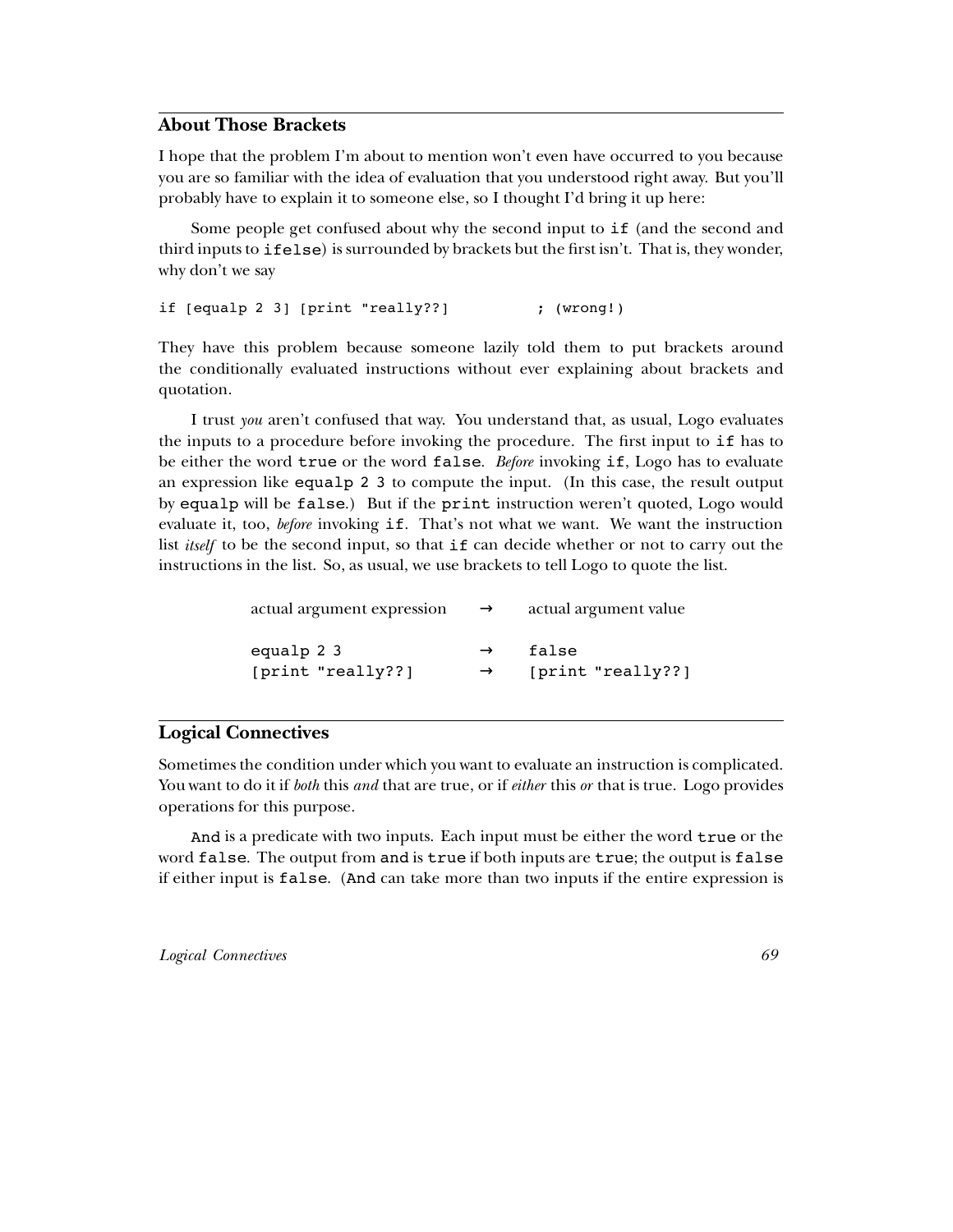enclosed in parentheses. In that case the output from and will be true only if all of its inputs are true.)

Or is a predicate with two inputs. Each input must be either the word true or the word false. The output from  ${\sf or}$  is true if either input is true (or both inputs are). The output is false if both inputs are false. (Extra-input or outputs true if any of its inputs are true, false if all inputs are false.)

Not is a predicate with one input. The input must be either the word true or the word false. The output from not is the opposite of its input: true if the input is false, or false if the input is true.

These three procedures are called *logical connectives* because they connect logical expressions together into bigger ones. (A *logical* expression is one whose value is true or false.) They can be useful in defining new predicates:

```
to fullp :datum
output not emptyp :datum
end
to realwordp :datum
output and wordp :datum not numberp :datum
end
to digitp :datum
output and numberp :datum equalp count :datum 1
end
```
#### **Ifelse as an Operation**

It is also possible to choose between two expressions to evaluate, by using <code>ifelse</code> as an So far, we have applied the idea of conditional evaluation only to complete instructions. operation.

When used as an operation, <code>ifelse</code> requires three inputs. The first input must be either the word true or the word false. The second and third inputs must be lists containing Logo expressions. The output from  ${\tt ifelse}$  is the result of evaluating the second input, if the first input is  $true$ , or the result of evaluating the third input, if the first input is  ${\tt false}.$ 

```
print sentence "It's ifelse 2=3 ["correct] ["incorrect]
?
print ifelse emptyp [] [sum 2 3] [product 6 7]
?
It's incorrect
5
```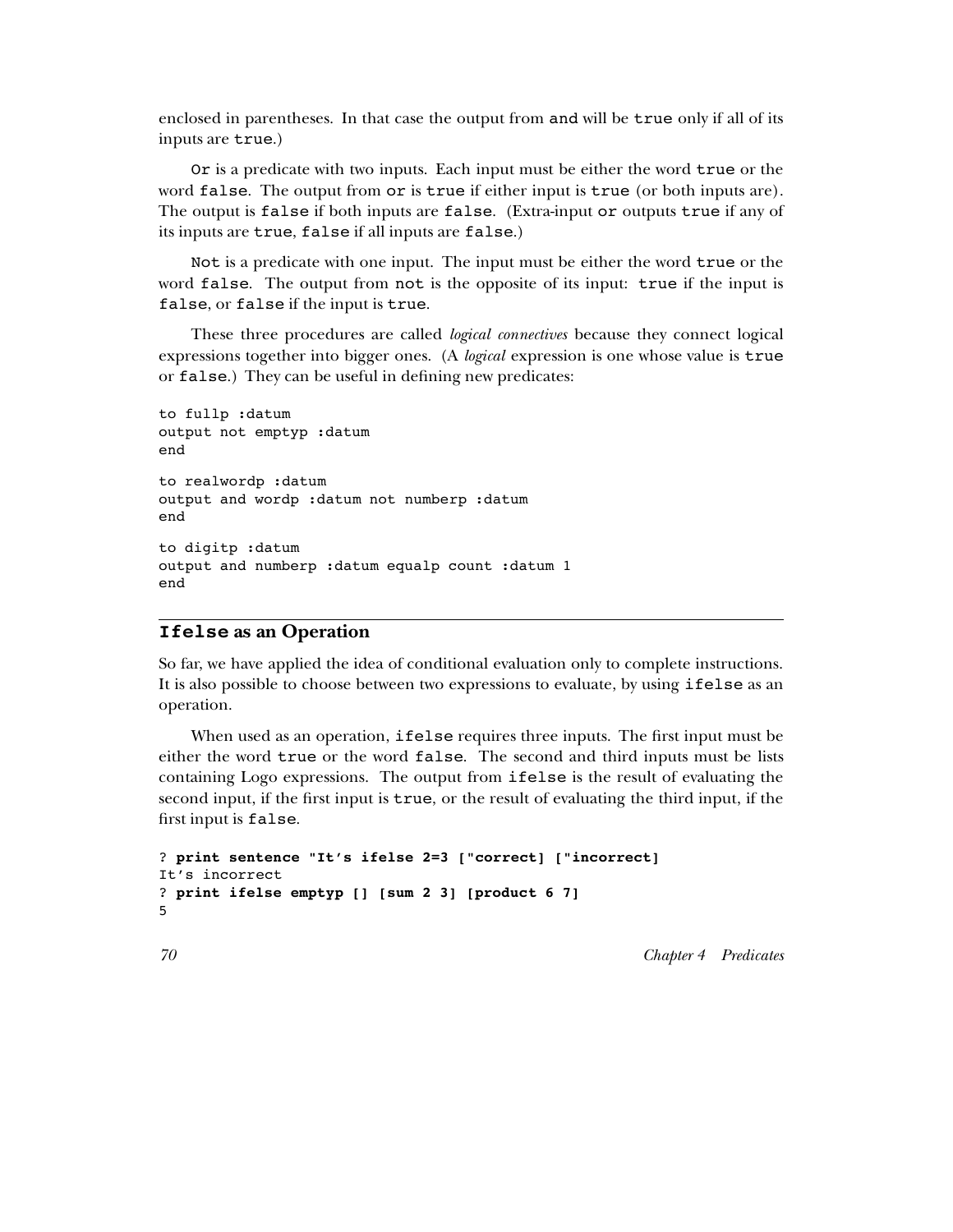Here is one of the classic examples of a procedure in which ifelse is used as an *absolute value* of the number: operation. This procedure is an operation that takes a number as its input; it outputs the

```
to abs :number
output ifelse :number<0 [-:number] [:number]
end
```
# **Expression Lists and Plumbing Diagrams**

If ifelse *instruction lists expression lists* and require or as inputs. This requirement is part of their semantics, not part of the syntax of an instruction. Just as the arithmetic operators require numbers as inputs (semantics), but those numeric values can be provided either as explicit numbers in the instruction or as the result of an arbitrarily complicated subexpression (syntax), the procedures that require instruction or expression lists as input don't interpret those inputs until after Logo has set up the plumbing for the instructions that invoke them.

What does that mean? Consider the instruction

```
ifelse "false ["stupid "list] [print 23]
```
Even though the second input to <code>ifelse—that</code> is, the first of the two literal lists—makes error message. The Logo interpreter knows that *ifelse* accepts three inputs, and it lists. It sets up the plumbing without paying any attention to the semantics of ifelse; ifelse. Then, once ifelse starts running, it examines its first input value. Since that input is the word  ${\tt false}$ , the <code>ifelse</code> procedure ignores its second input completely and no sense as an instruction list, this instruction will work correctly without printing an sees that the three input expressions provided are a literal (quoted) word and two literal in particular, Logo doesn't care whether the given inputs are meaningful for use with executes the instruction in its third input.

the plumbing syntax, not part of the procedure semantics. Don't say, "Ifelse requires The use of quotation marks and square brackets to indicate literal inputs is part of one predicate input and two inputs in square brackets." The instruction

```
ifelse last [true false] list ""stupid ""list list bf "sprint 23
```
provides exactly the same input values to **ifelse**. has a very different plumbing diagram (syntax) from that of the earlier example, but

*Expression Lists and Plumbing Diagrams 71*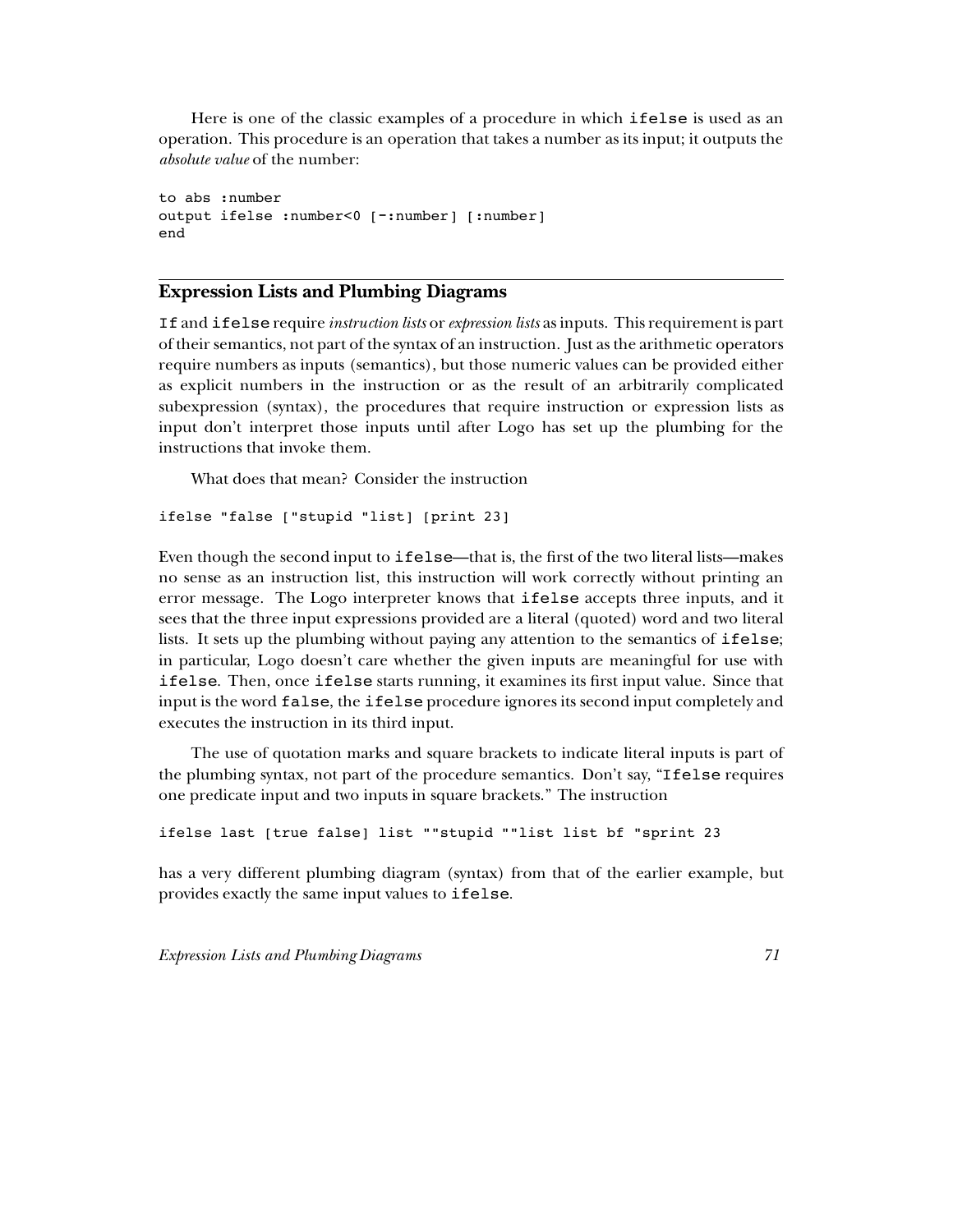Consider these two instructions:



Since the effect of  $print$  is easy to observe, it's not hard to see the relationship among Why are brackets used around the first expression in one case but not in the other? while in the second case we are giving print as input a literal list that just happens to look like an expression. When the context is something like ifelse instead of print, the instructions, the plumbing diagrams, and the effects when these instructions are run. Because in one case the expression is how we tell Logo to set up the plumbing diagram, the syntactic situation is really quite similar, but may be harder to see. Consider this instruction:

```
print ifelse emptyp :a [emptyp :b] [emptyp :c]
```
looking one?  $\textcolor{red}{\mathcal{F}}$  Draw a plumbing diagram for this instruction, paying no attention to those two list inputs will be interpreted as a Logo expression, for which a *new* plumbing Why do we put brackets around two  $\tt{empty}$  expressions but not around another similaryour mental model of the meaning of the **ifelse** procedure, treating it as if it were the nonsense procedure zot3. You will see that the first input to <code>ifelse</code> is an expression whose value will be the word <code>true</code> or the word <code>false</code>, because Logo will carry out that first  $\mathsf{empty}$  computation before invoking  $\mathtt{if} \mathtt{else}$  . The remaining two inputs, however, are literal lists that happen to contain the word  $\mathsf{empty}$  but do not involve an invocation of emptyp in the plumbing diagram. Once ifelse is actually invoked, precisely one of diagram is (in effect) drawn by Logo. The other input list is ignored.

# **Stopping a Procedure**

I'd like to examine more closely one of the examples from the first chapter:

```
to music.quiz
print [Who is the greatest musician of all time?]
if equalp readlist [John Lennon] [print [That's right!] stop]
print [No, silly, it's John Lennon.]
end
```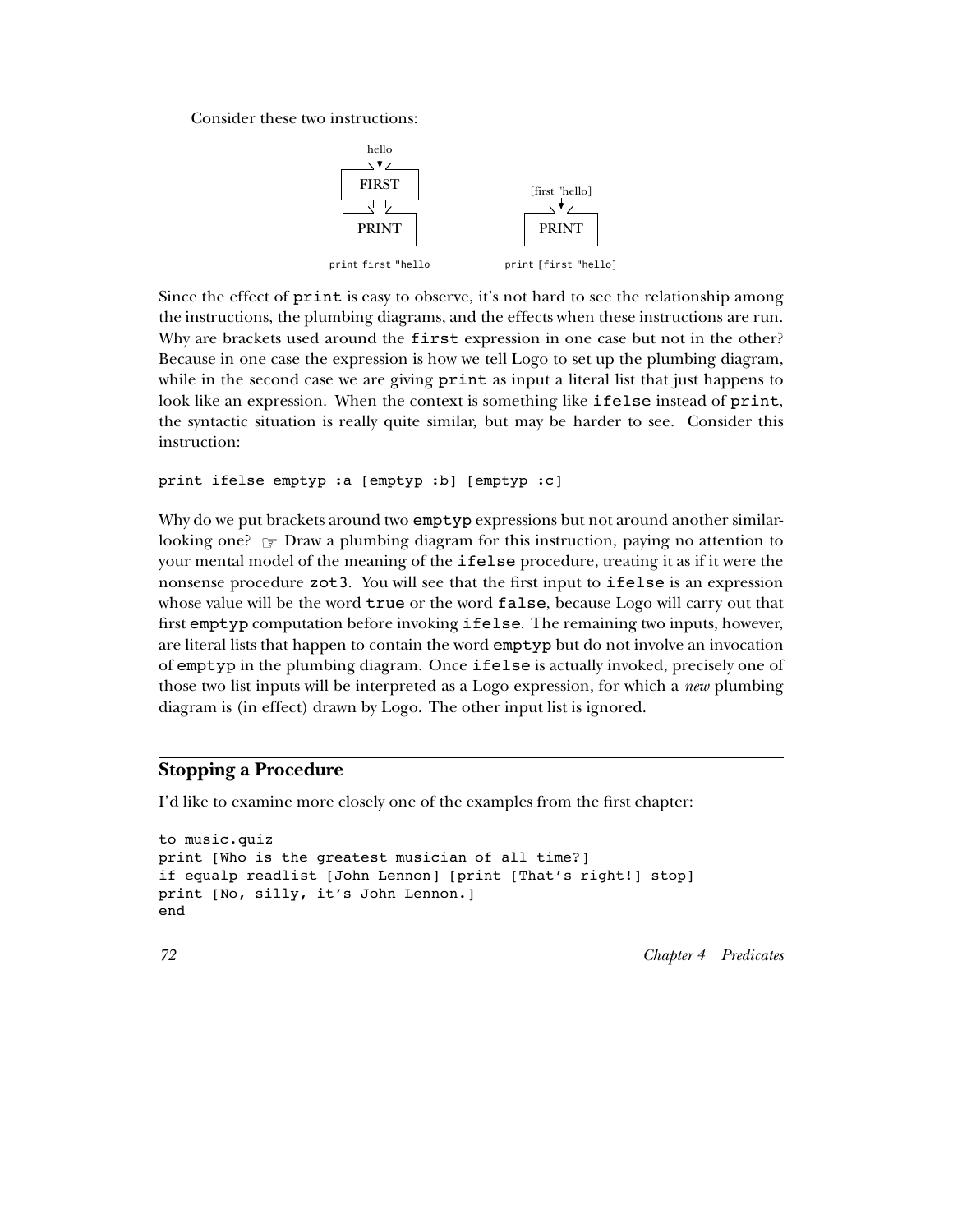only one we haven't discussed is the stop command in the second instruction line. You now know about almost all of the primitive procedures used in this example. The

Stop is a command that takes no inputs. It is only allowed inside a procedure; you can't type stop to a top-level prompt. The effect of stop is to finish the evaluation of the procedure in which it is used. Later instructions in the same procedure are skipped.

Notice that stop does not stop *all* active procedures. If procedure A invokes procedure B, and there is a  $\mathtt{stop}$  command in procedure B, then procedure A continues after the point where it invoked B.

Recall that the output command also stops the procedure that invokes it. The output; if you're writing a command, which doesn't have an output, you use stop. difference is that if you're writing an operation, which should have an output, you use

In music.quiz, the effect of the stop is that if you get the right answer, the final print instruction isn't evaluated. The same effect could have been written this way:

```
ifelse equalp readlist [John Lennon] ~
    [print [That's right!]] ~
    [print [No, silly, it's John Lennon.]]
```
The alternative form uses the three-input ifelse command. One advantage of using  $\texttt{stop}$  is precisely that it allows the use of shorter lines. But in this example, where there is only one instruction after the if, it doesn't matter much. Stop is really useful when you want to stop only in an unusual situation and otherwise you have a lot of work still to do:

```
if :discriminant < 0 [print [No solution.] stop]
to quadratic :a :b :c
local "discriminant
make "discriminant (:b * :b)-(4 * :a * :c)make "discriminant sqrt :discriminant
local "x1
local "x2
make "x1 (-:b + :discriptionant)/(2 * :a)make "x2 (-:b - :discriptionant)/(2 * :a)print (sentence [x =] :x1 [or] :x2)
end
```
This procedure applies the quadratic formula to solve the equation

$$
ax^2 + bx + c = 0
$$

*Stopping a Procedure 73*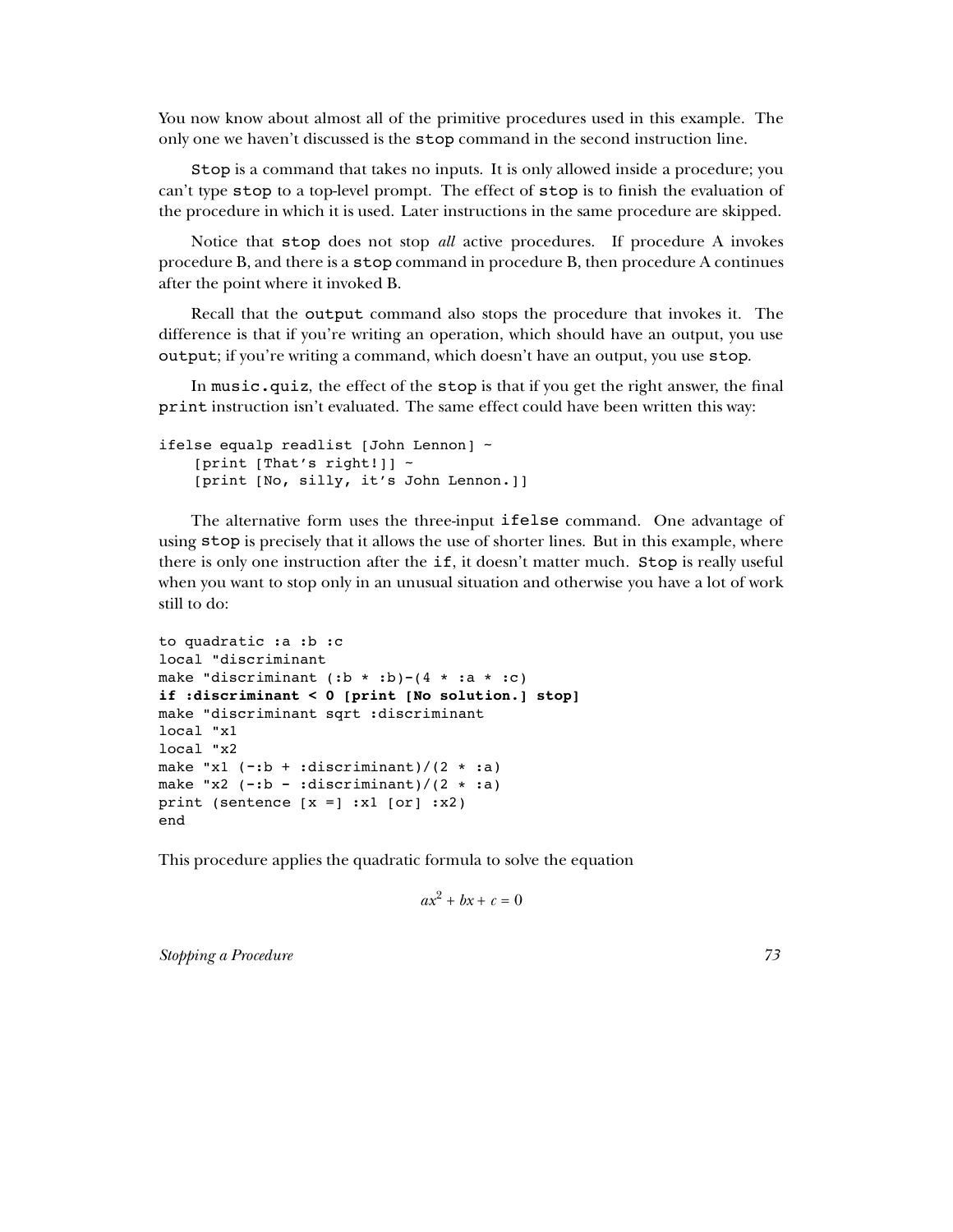sometimes there is no solution. In that case the procedure  $\mathop{\mathtt{stops}}$  as soon as it finds out. The only interesting thing about this example for our present purpose is the fact that

Don't forget that you need stop only if you want to stop a procedure before its last instruction line. A common mistake made by beginners who've just learned about  $\mathop{\mathsf{stop}}$ many procedures get along fine without invoking  $\mathop{\mathsf{stop}}\nolimits.$ is to use it in every procedure. If you look back at the examples so far you'll see that

#### **Improving the Quiz Program**

When I first introduced the  $\verb|music.quiz|$  example in Chapter 1, we hadn't discussed things like user procedures with inputs. We are now in a position to generalize the quiz program:

```
to qa :question :answer
print :question
if equalp readlist :answer [print [That's right!] stop]
print sentence [Sorry, it's] :answer
end
to quiz
qa [Who is the best musician of all time?] [John Lennon]
qa [Who wrote "Compulsory Miseducation"?] [Paul Goodman]
qa [What color was George Washington's white horse?] [white]
qa [how much is 2+2?] [5]
end
```
Procedure qa is our old friend music.quiz, with variable inputs instead of a fixed question and answer. Quiz uses qa several times to ask different questions.

☞ Here are a couple of suggestions for further improvements you should be able to make to **quiz** and **qa**:

you might fix this. One is to look for a single-word answer *anywhere within* what the user *list* of possible answers as its second input:1. Qa is very fussy about getting one particular answer to a question. If you answer Lennon instead of John Lennon, it'll tell you you're wrong. There are a couple of ways types. So if : answer is the word Lennon, the program will accept "Lennon," "John Lennon," or "the Lennon Sisters." The second approach would be for qa to take a

```
qa [Who is the best musician of all time?] ~
   [[John Lennon] [Lennon] [the Beatles]]
```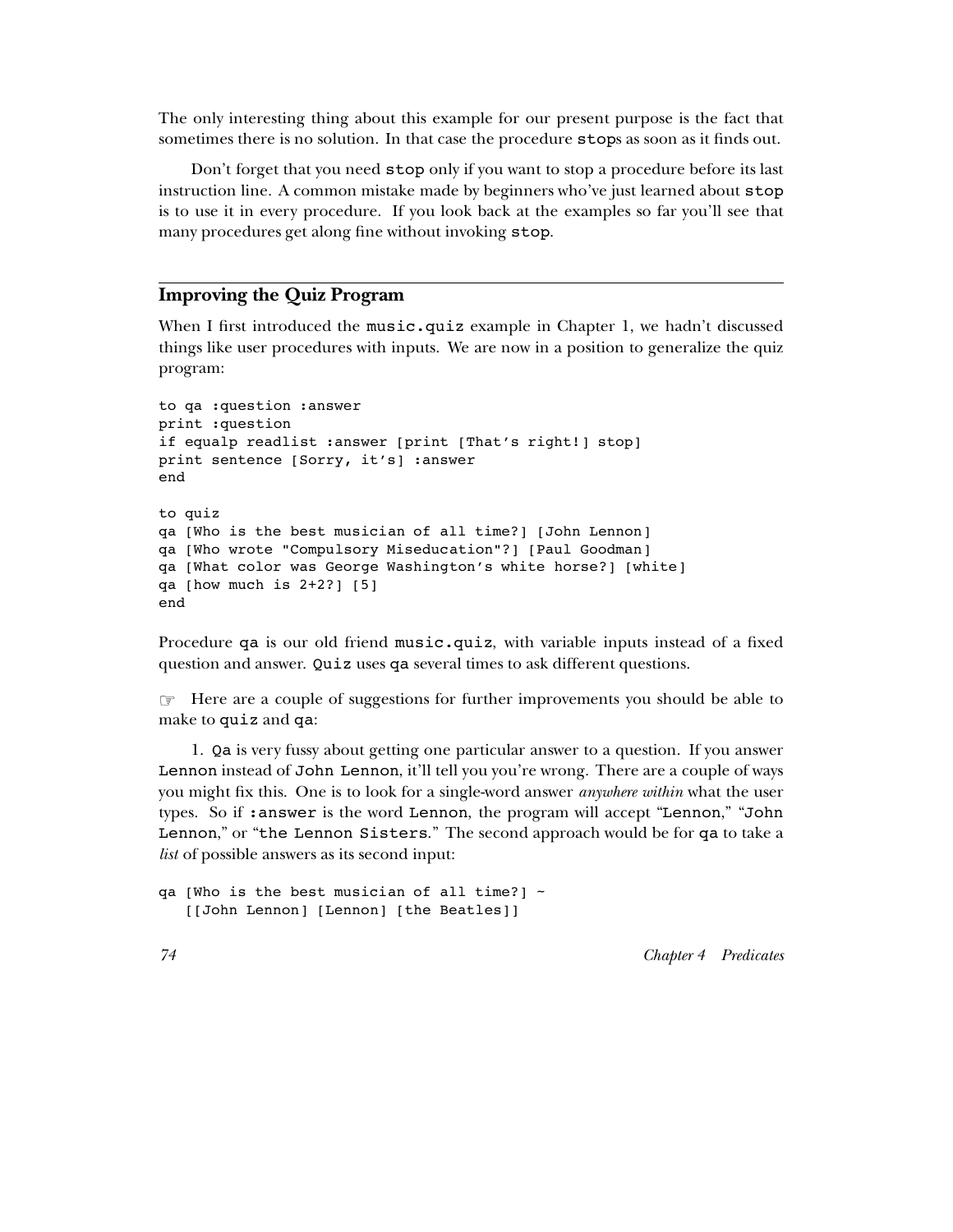Qa then has to use a different predicate, to see if what the user types is any of the answers in the list.

2. By giving quiz a local variable named score, you could have quiz and qa cooperate to keep track of how many questions the user gets right. At the end the score could be printed. (This is an opportunity to think about the stylistic virtues and vices of letting a subprocedure modify a variable that belongs to its superprocedure. If you say

make "score :score+1

inside qa, doesn't that make quiz somewhat mysterious to read? For an alternative, read the next section.)

## **Reporting Success to a Superprocedure**

Suppose we want the quiz program to give the user three tries before revealing the right answer. There are several ways this could be programmed. Here is a way that uses the tools you already know about.

*operation*, not as a command. To be exact, it's a predicate; it outputs true if the user gets the right answer. This asking procedure,  $ask-once$ , is invoked as a subprocedure of ask.thrice, which is in charge of allowing three tries. ask.thrice invokes ask.once up to three times, but stops if ask.once reports success. The general idea is that the procedure that asks the question is written as an

```
to ask.thrice :question :answer
repeat 3 [if ask.once :question :answer [stop]]
print sentence [The answer is] :answer
end
to ask.once :question :answer
print :question
if equalp readlist :answer [print [Right!] output "true]
print [Sorry, that's wrong.]
output "false
end
```
You've seen **repeat** in the first chapter, but you haven't been formally introduced. Repeat is a command with two inputs. The first input must be a non-negative whole number. The second input must be a list of Logo instructions. The effect of repeat is

*Reporting Success to a Superprocedure 75*